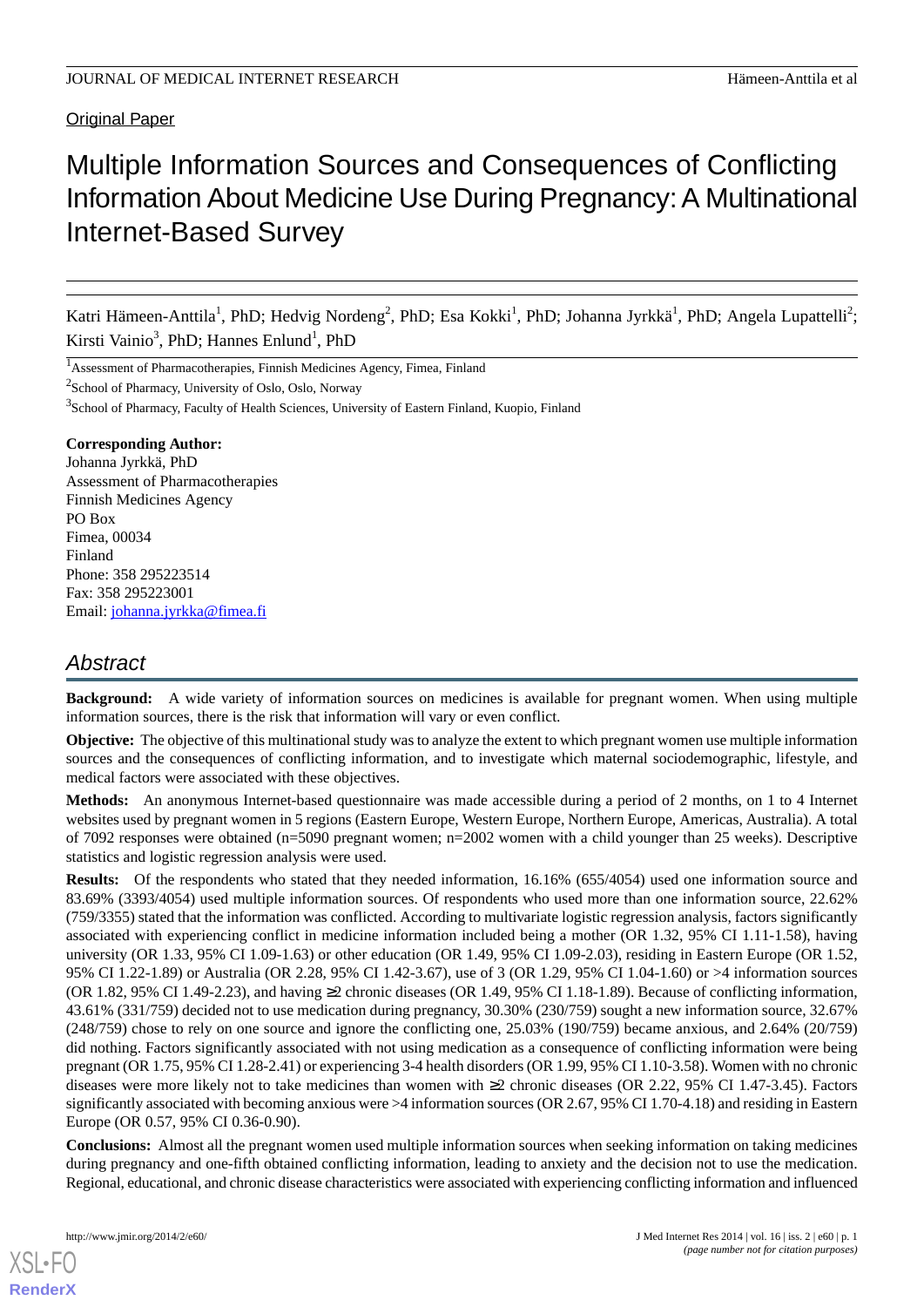the decision not to use medication or increased anxiety. Accurate and uniform teratology information should be made more available to the public.

*(J Med Internet Res 2014;16(2):e60)* doi:  $10.2196/$ jmir.2939

### **KEYWORDS**

pharmaceutical preparations; pregnancy; access to information; information seeking behavior; information dissemination; questionnaires; Internet; international

# *Introduction*

Use of both prescription medicines and over-the-counter medicines during pregnancy is common [\[1](#page-8-0)-[3\]](#page-8-1). Pregnant women tend to be cautious about using medication and tend to have unrealistic perceptions of drug-related teratogenic risks [\[4](#page-8-2),[5\]](#page-8-3). This may result in nonadherence to therapy or even to the unjustified termination of a pregnancy [[6](#page-8-4)[,7](#page-8-5)]. Relatively few studies focus on adherence to drug therapy during pregnancy [[8\]](#page-8-6). Those that do have shown that the overall adherence rate during pregnancy is approximately 40% [[9-](#page-8-7)[11\]](#page-8-8). Adherence to chronic medication seems higher than to short-term medication or symptomatic treatment [\[10](#page-8-9)], but the opposite has also been reported in treatment of asthma [\[12](#page-8-10)] and depression [\[13](#page-8-11)]. Poor adherence among pregnant women is typically seen as reduction of the dose, total discontinuation of medication [[9,](#page-8-7)[14,](#page-8-12)[15\]](#page-8-13), or forgetting to take the medication  $[16,17]$  $[16,17]$  $[16,17]$ . Conflicting information from different sources may add to the uncertainty about whether or not to use medication [\[5](#page-8-3),[13\]](#page-8-11).

Pregnant women use health care professionals, most commonly physicians, but also pharmacists and nurses, as primary information sources [[5](#page-8-3)[,18](#page-9-1)-[20\]](#page-9-2). The Internet is also a widely used information source [[5,](#page-8-3)[18](#page-9-1)[,19](#page-9-3)]. A recent multinational study showed that 70% of the responding pregnant women who indicated a need for information used the Internet as an information source, varying from 44% in Canada to 90% in Russia [\[19](#page-9-3)]. Other information sources include patient information leaflets, family and friends, drug information centers, books, and magazines.

This indicates the existence of a wide variety of formal and informal information sources, which pregnant women may consult simultaneously. In fact, Henry and Crowther [\[20](#page-9-2)] reported in their review that 4 information sources are used on average, with one-quarter of respondents consulting more than 5 sources (range 0-11 information sources among different studies). With an increasing number of information sources, there is also an increased risk that information will vary or even conflict. In a Norwegian study of pregnant women who used several information sources, 25% reported the presence of conflicting information between sources [[5\]](#page-8-3). Thus, it may be hypothesized that conflicting information increases the possibility that a medicine will not be used during pregnancy even if it is safe and important to the pregnant woman and the unborn child.

This multinational survey aims to identify the extent to which pregnant women use multiple information sources and the consequences of the presence of conflicting information. Furthermore, it aims to investigate which maternal

sociodemographic, lifestyle, and medical factors are associated with these objectives.

# *Methods*

#### **Study Design**

This study forms part of a multinational Internet-based survey on medication use in pregnancy, which investigates medicine use, health disorders, and chronic diseases during pregnancy; perceptions of risks and attitudes toward using medicines; and needs for information [[11\]](#page-8-8). The survey was conducted in 5 regions: Eastern Europe (Croatia, Poland, Russia, Serbia, Slovenia), Western Europe (Austria, France, Italy, the Netherlands, Switzerland, United Kingdom), Northern Europe (Finland, Iceland, Norway, Sweden), Americas (Canada, United States, South America), and Australia.

An anonymous self-completed Internet-based questionnaire [[21\]](#page-9-4) was posted on 1 to 4 Internet websites used by pregnant women in different countries. Originally developed at the University of Oslo [[5\]](#page-8-3), the questionnaire was translated into the respective languages of the participating countries. The questionnaire was piloted in 4 countries (pilot responses are not included in the study). Only minor modifications were made. During the pilot, the usability and technical functionality of the electronic questionnaire were also tested. Adaptive questioning was used to reduce the number and complexity of the questions. The questionnaire included various topics concerning medicine use and health during pregnancy, as well as attitudes toward using medicines in general and during pregnancy. In this study, data were used that had been gathered based on responses to questions concerning the need for information and reported information sources.

The questionnaire was accessible during a period of 2 months in each country, from October 1, 2011 to February 29, 2012. Pregnant women and women with a child younger than 25 weeks old were eligible to participate in this study. Respondents were advised to answer questions related to their current or latest pregnancy. The participants were also asked to read the study description, along with the study objectives and other relevant information, before being given access to the online questionnaire. Reading the study description and confirming a wish to participate were considered the equivalent of giving informed consent. Thereafter, the woman was given access to the online questionnaire. No personal identifiable information was collected. Ethical approval was sought and granted from the Norwegian Regional Ethics Committee.

In each country, the study population was compared to the birthing population by using national or population-based statistics to evaluate external validity [[19\]](#page-9-3). Overall, the mean

[XSL](http://www.w3.org/Style/XSL)•FO **[RenderX](http://www.renderx.com/)**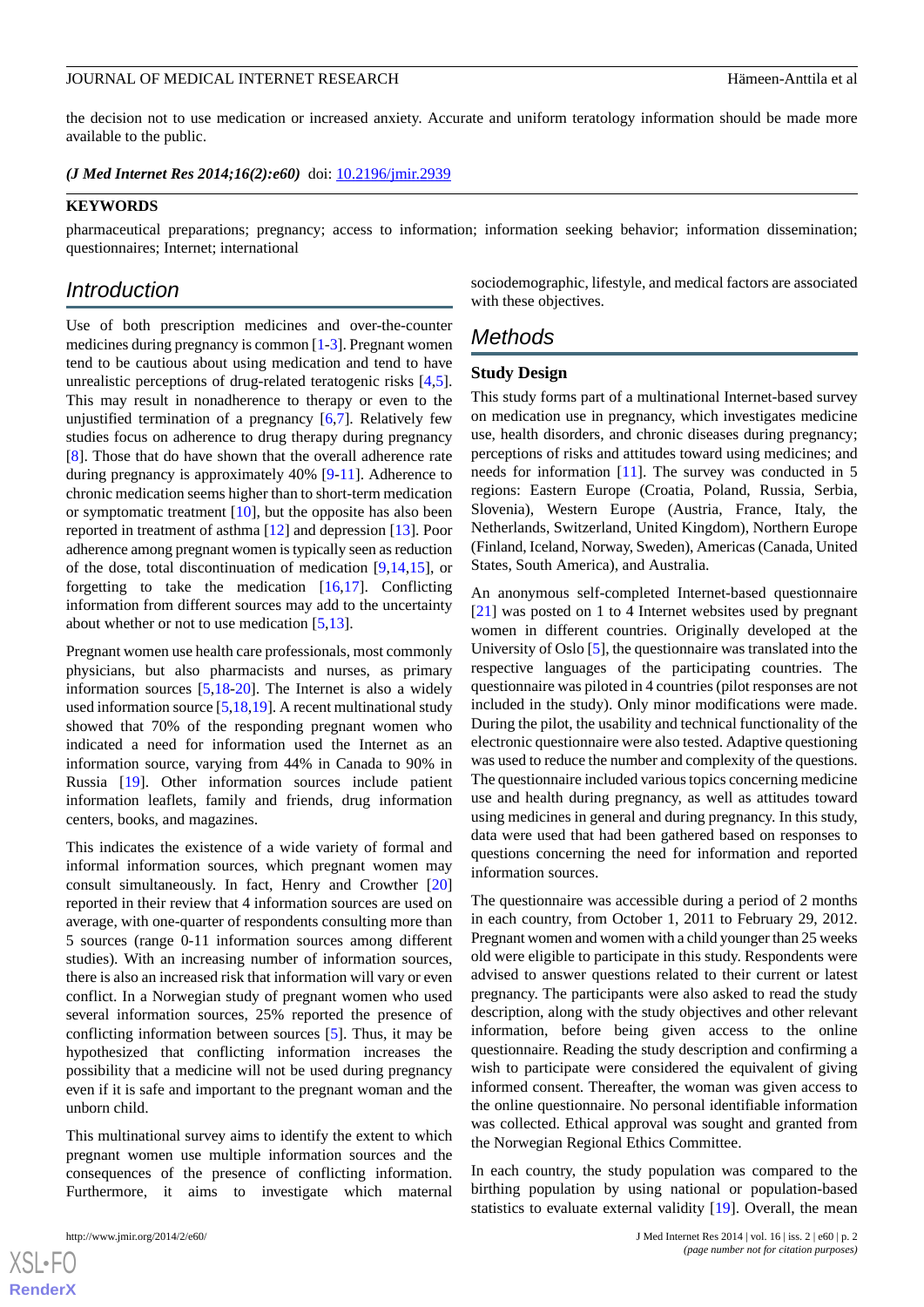age of the study populations in each country was close to the mean age of the target populations. Respondents were somewhat better educated than average women, and the percentage of primiparity was higher among respondents than among most national populations. Of the respondents, 57.16% (4054/7092) reported a need for information on medicines during their pregnancy [\[19](#page-9-3)]. The most commonly used information sources were health care professionals (physicians: 73.14%, 2965/4054; pharmacy personnel: 46.18%, 1872/4054; midwifes or nurses: 32.51%, 1318/4054) and the Internet (59.50%, 2412/4054). A detailed description of information needs and the information sources used is given elsewhere [[19\]](#page-9-3).

### **Main Outcome Measures**

A list of commonly used sources was given to explore the number and type of information sources used. Respondents were also given the opportunity to mention additional sources. The basis for this list was taken from a previous study by the authors [\[5](#page-8-3)] and adjusted in relation to the information sources available in the participating countries. These were further categorized into formal information sources (including physicians, pharmacists, midwifes, nurses, drug handbooks, information leaflets, and drug information centers) and informal information sources (including Internet, family and friends, magazines, media, books, and herbal shop personnel). Drug information centers refer to medicine information services (also known drug information call centers) where people can call or otherwise contact health care professionals and inquire about medicines.

The need for information was assessed with the question, "Did you need information on medicines during the course of your pregnancy?" Respondents who indicated a need for information (n=4054) were further asked if the information they had found from various sources was uniform. The respondents could choose from 4 responses: (1) yes, completely similar; (2) yes, on the whole (only the wording or level of detail was somewhat different); (3) no, part of the information was different; and (4) no, the information was completely contradictory. These answers were further classified into the categories "yes" (2 former categories) and "no" (2 latter categories).

If the respondent's answers fell into any of the "no" categories, she was further asked about her subsequent actions with the question: "If there were discrepancies among the sources, what did this mean to you? (You may tick more than one answer)." The 5 possible responses were: (1) nothing, (2) I became anxious, (3) I decided not to use the medication, (4) I sought a new information source, and (5) I chose to rely on one source only, and to ignore the conflicting one.

### **Background Variables**

The following background variables were used: the status of the women (pregnant or had given birth at the time of the study), age, parity, marital status, educational level, region of residence, number of chronic diseases, experienced health disorders, and number of information sources used.

### **Statistical Analysis**

We used SPSS version 20 (IBM Corp, Armonk, NY, USA) for statistical analyses. Cross-tabulation and Pearson's chi-square test were used as univariate analysis when analyzing categorical variables. A *P* value of <.05 was considered to be statistically significant. For multivariate analysis, logistic regression analysis including odds ratios (OR) and 95% confidence intervals (95% CIs) were used when measuring the association of maternal sociodemographics and lifestyle characteristics with the experience of conflicting information and with the consequences of the presence of conflicting information during pregnancy. The stepwise method (forward conditional) was used to select the variables in the final model. Multivariate analyses were conducted for the consequences "did not use medication" and "became anxious." The Hosmer and Lemeshow test [[22\]](#page-9-5) was used to assess goodness-of-fit of the final multivariate models and the models were found robust ( $P$  values  $> 0.05$ ).

# *Results*

# **Summary**

A total of 9615 women in various countries accessed the online open survey. Of these women, 9483 (98.63%) agreed to participate and filled in the questionnaire. Of the related responses, 7092 of 9483 (74.79%) were eligible for this study, including 5090 (53.67%) responses from pregnant women and 2002 (21.11%) from women with a child younger than 25 weeks.

# **Information Sources on Medicines**

On average, the respondents used 3 different information sources on medicines (range 0-8). Of these, 16.16% (655/4054) used 1 source, 27.95% (1133/4054) used 2 sources, 26.66% (1081/4054) used 3 sources, and 29.08% (1179/4054) used 4 or more different information sources ([Figure 1\)](#page-3-0). A physician was used as the sole information source by 53.74% (352/655) of the women who used 1 information source, followed by the Internet (20.46%, 134/655) and a pharmacist (8.70%, 57/655) ([Figure 1](#page-3-0)). Physicians (77.01%, 3613/3393), the Internet (67.14%, 2278/3393), and pharmacists (53.49%, 1815/3393) also featured most often among the combinations of various information sources. Other sources included nurses or midwives; patient information leaflets; drug information centers; family or friends; books, magazines, or media; and herbal shops.

Of the women needing information, 94.44% (3829/4054) used formal information sources (including physicians, pharmacists, midwifes, nurses, drug handbooks, patient information leaflets, and drug information centers) and 67.04% (2718/4054) used informal information sources (including the Internet, family and friends, magazines, media, books, and herbal shop personnel). The Internet was used by 59.50% (2412/4054) of women needing information. Both formal and informal information sources were used by 61.64% (2499/4054).

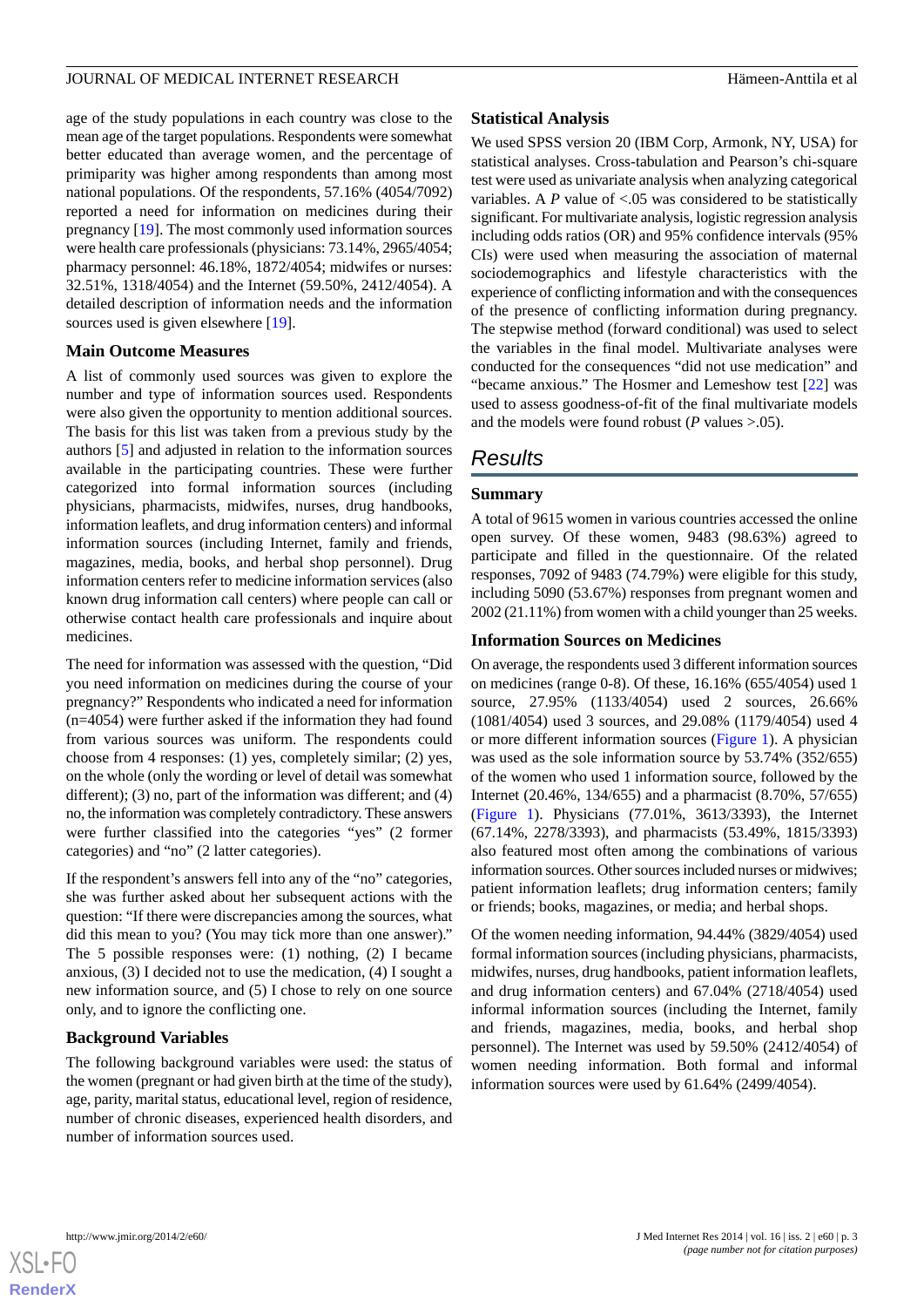<span id="page-3-0"></span>Figure 1. Need for information on medicine use including actions and consequences ensuing from conflicting information. Phys: physicians; phar: pharmacists; nurs: nurses or midwives; leaf: patient information leaflets; dic: drug information centers; int: Internet; fam: family or friends.



# **Conflicting Information From Different Sources**

Of the respondents who used more than 1 information source, 22.62% (759/3355) indicated that information was conflicting. The proportion of women receiving conflicting information increased along with the number of sources. This varied from 2 information sources, of which 17.39% (197/1133) consisted of conflicting information, to 4 or more information sources, of which 27.99% (330/1179) contained conflicting information ([Figure 1\)](#page-3-0).

The experience of conflicting information was greatest among the mothers who had university education or other education ([Table 1](#page-4-0)). Furthermore, high numbers of information sources and high numbers of chronic diseases were associated with the experienced information conflicts. There were also regional differences: women from Eastern Europe and Australia reporting experiencing conflicting information more often than women in other regions.

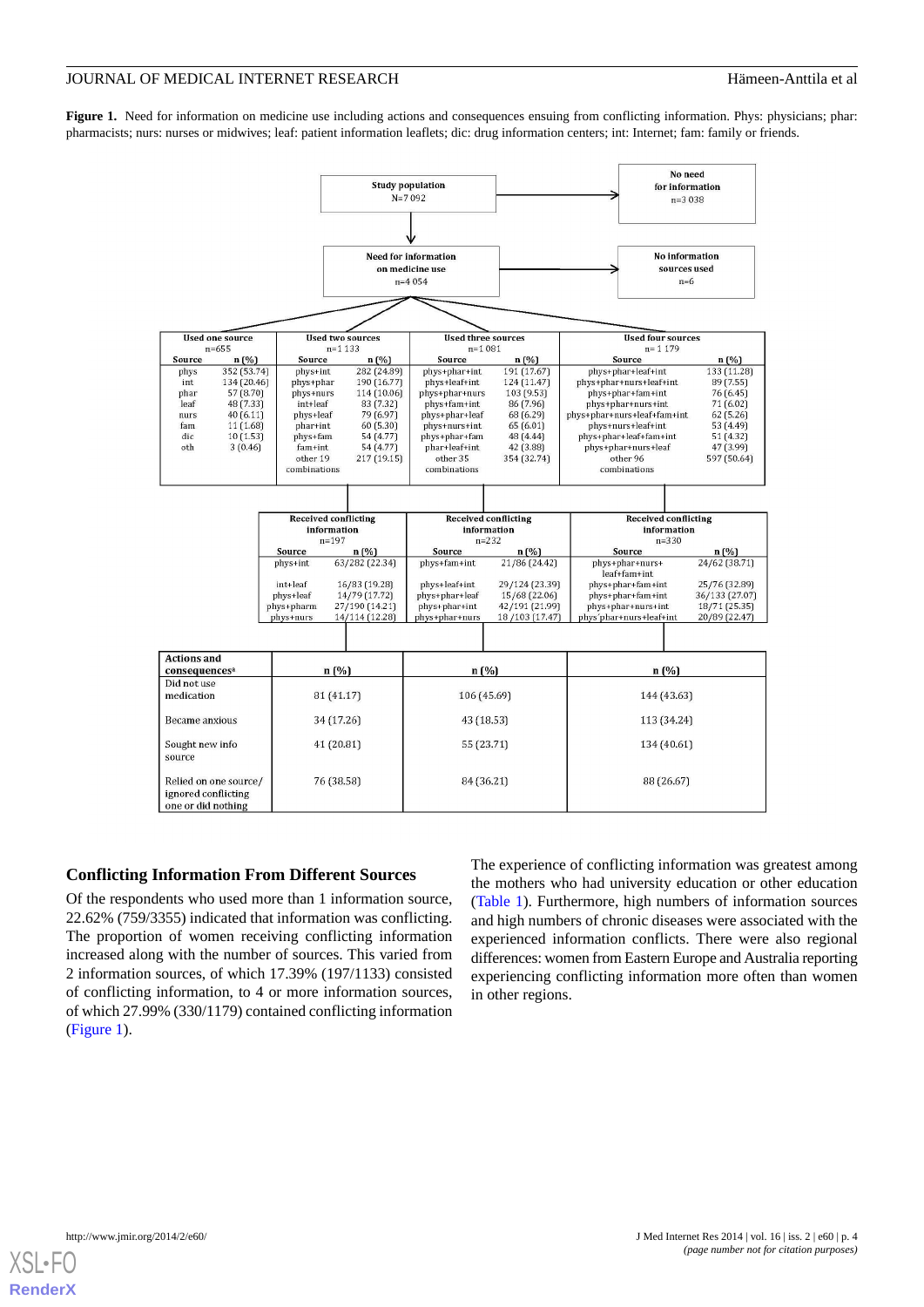#### <span id="page-4-0"></span>Table 1. Univariate and multivariate analysis of factors associated with conflict of information (n=3355).

| Variable                               | $\mathbf n$ | Information type, n (%) |                                | Contradictory information      |         |                                               |                  |
|----------------------------------------|-------------|-------------------------|--------------------------------|--------------------------------|---------|-----------------------------------------------|------------------|
|                                        |             | Similar information     | Contradictory informa-<br>tion |                                |         |                                               |                  |
|                                        |             |                         |                                | Univariate logistic regression |         | Multivariate logistic regression <sup>a</sup> |                  |
|                                        |             |                         |                                | OR (95% CI)                    | P       | OR (95% CI)                                   | $\boldsymbol{P}$ |
| <b>Status of the woman</b>             |             |                         |                                |                                | .001    |                                               | .002             |
| Pregnant                               | 2379        | 1878 (78.9)             | 501(21.1)                      | 1.00                           |         | 1.00                                          |                  |
| Mother                                 | 976         | 718 (73.6)              | 258 (26.4)                     | $1.35(1.13-1.60)$              |         | $1.32(1.11-1.58)$                             |                  |
| Age (years)                            |             |                         |                                |                                | .08     | $\overline{\phantom{0}}$                      |                  |
| $\leq$ 24                              | 615         | 496 (80.7)              | 119(19.3)                      | $0.77(0.62-0.97)$              |         |                                               |                  |
| 25-34                                  | 2173        | 1659 (76.3)             | 514 (23.7)                     | 1.00                           |         |                                               |                  |
| $\geq 35$                              | 531         | 412 (77.6)              | 119 (22.4)                     | $0.93(0.74-1.17)$              |         |                                               |                  |
| <b>Parity</b>                          |             |                         |                                |                                | .21     |                                               |                  |
| Primiparous                            | 1928        | 1507 (78.2)             | 421 (21.8)                     | 1.00                           |         |                                               |                  |
| $\geq$ 1 previous children 1427        |             | 1089(76.3)              | 338 (23.7)                     | $1.11(0.94-1.31)$              |         |                                               |                  |
| <b>Marital</b> status                  |             |                         |                                |                                | .15     |                                               |                  |
| Married or cohabi-<br>tant             | 3149        | 2445 (77.6)             | 704 (22.4)                     | 1.00                           |         |                                               |                  |
| Other                                  | 206         | 151 (73.3)              | 55(26.7)                       | $1.27(0.92 - 1.74)$            |         |                                               |                  |
| <b>Education level</b>                 |             |                         |                                |                                | .003    |                                               | .02              |
| Primary school                         | 153         | 124(81.0)               | 29(19.0)                       | $1.03(0.66-1.59)$              |         | $1.02(0.65-1.62)$                             |                  |
| High/secondary<br>school               | 884         | 720 (81.4)              | 164(18.6)                      | 1.00                           |         | 1.00                                          |                  |
| University                             | 1990        | 1507 (75.7)             | 483 (24.3)                     | $1.41(1.15-1.72)$              |         | $1.33(1.09-1.63)$                             |                  |
| Other Education                        | 328         | 245 (74.7)              | 83(25.3)                       | $1.49(1.10-2.01)$              |         | $1.49(1.09-2.03)$                             |                  |
| <b>Region of residence</b>             |             |                         |                                |                                | < 001   |                                               | < 001            |
| Western Europe                         | 1030        | 838 (81.4)              | 192 (18.6)                     | 1.00                           |         | 1.00                                          |                  |
| Eastern Europe                         | 919         | 676 (73.6)              | 243 (26.4)                     | $1.57(1.27-1.95)$              |         | $1.52(1.22-1.89)$                             |                  |
| Northern Europe                        | 1046        | 817(78.1)               | 229 (21.9)                     | $1.22(0.99-1.52)$              |         | $1.15(0.92 - 1.44)$                           |                  |
| Americas                               | 274         | 211 (77.0)              | 63 (23.0)                      | $1.30(0.94-1.80)$              |         | $1.28(0.92 - 1.77)$                           |                  |
| Australia                              | 86          | 54(62.8)                | 32(37.2)                       | $2.59(1.63-4.11)$              |         | $2.28(1.42 - 3.67)$                           |                  |
| <b>Experienced health</b><br>disorders |             |                         |                                |                                | .63     |                                               |                  |
| $0 - 2$                                | 310         | 246 (79.4)              | 64(20.6)                       | 1.00                           |         |                                               |                  |
| $3 - 4$                                | 1003        | 770 (76.8)              | 233 (23.2)                     | $0.90(0.67-1.20)$              |         |                                               |                  |
| $\geq 5$                               | 2028        | 1572 (77.5)             | 456 (22.5)                     | $1.04(0.87-1.25)$              |         |                                               |                  |
| Number of chronic<br>diseases          |             |                         |                                |                                | $<0.01$ |                                               | .002             |
| $\boldsymbol{0}$                       | 2294        | 1816 (79.2)             | 478 (20.8)                     | 1.00                           |         | 1.00                                          |                  |
| $\mathbf{1}$                           | 592         | 446 (75.3)              | 146(24.7)                      | $1.24(1.01-1.54)$              |         | $1.20(0.96-1.49)$                             |                  |
| $\geq$ 2                               | 469         | 334 (71.2)              | 135 (28.8)                     | $1.54(1.23-1.92)$              |         | $1.49(1.18-1.89)$                             |                  |
| <b>Multiple information</b><br>sources |             |                         |                                |                                | $<001$  |                                               | < 001            |
| 2 sources                              | 1112        | 915 (82.3)              | 197 (17.7)                     | 1.00                           |         | 1.00                                          |                  |
| 3 sources                              | 1071        | 839 (78.3)              | 232(21.7)                      | $1.28(1.04-1.59)$              |         | $1.29(1.04-1.60)$                             |                  |
| $\geq$ 4 sources                       | 1172        | 842 (71.8)              | 330 (28.2)                     | $1.82(1.49-2.22)$              |         | $1.82(1.49-2.23)$                             |                  |

[XSL](http://www.w3.org/Style/XSL)•FO **[RenderX](http://www.renderx.com/)**

http://www.jmir.org/2014/2/e60/ J Med Internet Res 2014 | vol. 16 | iss. 2 | e60 | p. 5 *(page number not for citation purposes)*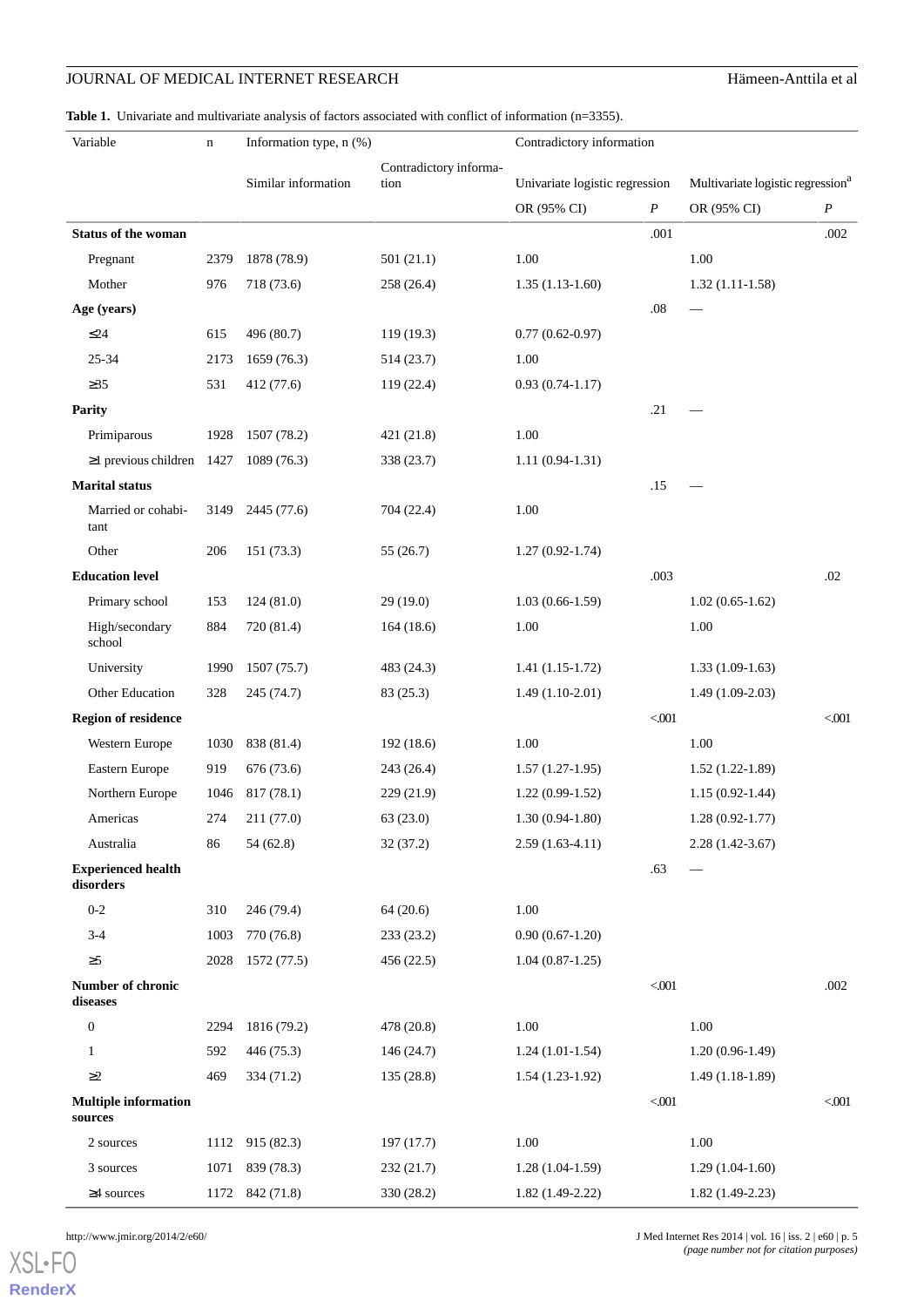<sup>a</sup>Adjusted with the variables shown ( $n=3305$ ).

### **Responses to Conflicting Information on Medicines**

Almost half (43.6%, 332/759) of women decided not to use medication because of conflicting information; 30.3% (230/759) sought a new information source; 32.7% (248/759) chose to rely on one source and ignore the conflicting one; 25.0% (190/759) became anxious; and 2.6% (20/759) did nothing ([Table 2](#page-6-0)).

According to the multivariate analysis, pregnant women (47.9%, 240/501) more often than mothers (35.3%, 91/258) reported not using medication as a consequence of conflicting information when adjusted for other variables (OR 1.75, 95% CI 1.28-2.41). This was also the case for women who had experienced 3-4 health disorders (50.2%, 117/233) compared to women with experience of 0-2 health disorders (35.9%, 23/64; OR 1.99, 95% CI 1.10-3.58). Moreover, women with no chronic diseases (48.6%, 228/478) were more likely to state that they did not use medicines than women with 2 or more chronic diseases (28.9%, 39/135; OR 2.22, 95% CI 1.47-3.45). No other significant associations were found.

Multivariate analysis also showed that women who used 4 or more information sources (34.2%, 113/330) reported becoming anxious as a consequence of conflicting information more often than women who used 2 information sources (17.2%, 34/197; OR 2.67, 95% CI 1.70-4.18) after adjustment for other variables. Furthermore, women from Eastern Europe (19.7%, 48/243) were less likely to report becoming anxious than women from Western Europe (28.1%, 54/192; OR 0.57, 95% CI 0.36-0.90). Again, no other significant associations were found.

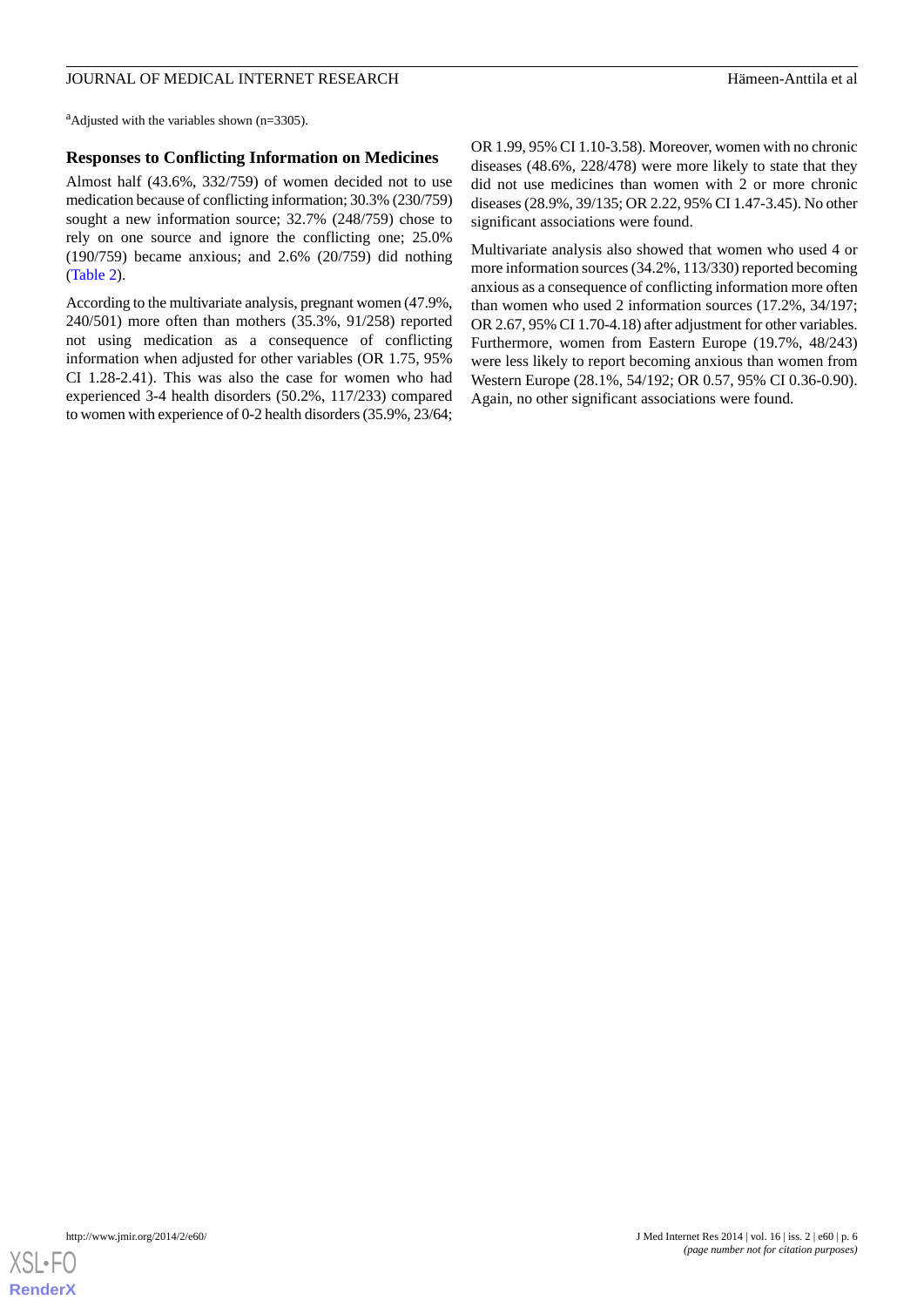<span id="page-6-0"></span>Table 2. Consequences of discrepancies between different information sources by background variables (n=759).

| Variable |                                     | $\mathbf n$ | Consequence, $a_n$ (%)                        |            |                                    |                                                                        |  |  |
|----------|-------------------------------------|-------------|-----------------------------------------------|------------|------------------------------------|------------------------------------------------------------------------|--|--|
|          |                                     |             | Did not use medica-<br>Became anxious<br>tion |            | Sought a new information<br>source | Relied on one source and<br>ignored conflicting one, or<br>did nothing |  |  |
|          | <b>Status of the woman</b>          |             |                                               |            |                                    |                                                                        |  |  |
|          | Pregnant                            | 501         | 240 (47.9)                                    | 118(23.6)  | 135(26.9)                          | 161(32.1)                                                              |  |  |
|          | Mother                              | 258         | 91 (35.3)                                     | 72(27.9)   | 95 (36.8)                          | 87 (33.7)                                                              |  |  |
|          | Age (years)                         |             |                                               |            |                                    |                                                                        |  |  |
|          | $\leq$ 24                           | 119         | 63 (52.9)                                     | 28(23.5)   | 36(30.3)                           | 30(25.2)                                                               |  |  |
|          | 25-34                               | 514         | 217(42.2)                                     | 132(25.7)  | 163(31.7)                          | 173 (33.7)                                                             |  |  |
|          | $\geq 35$                           | 119         | 49 (41.2)                                     | 27(22.7)   | 31(26.0)                           | 41(34.5)                                                               |  |  |
|          | <b>Parity</b>                       |             |                                               |            |                                    |                                                                        |  |  |
|          | Primiparous                         | 421         | 185 (43.9)                                    | 105(24.9)  | 129(30.6)                          | 135(32.1)                                                              |  |  |
|          | $\geq$ 1 previous children          | 338         | 146 (43.2)                                    | 85(25.1)   | 101(29.9)                          | 113 (33.4)                                                             |  |  |
|          | <b>Marital status</b>               |             |                                               |            |                                    |                                                                        |  |  |
|          | Married or cohabitant               | 704         | 308 (43.7)                                    | 170(24.1)  | 215(30.6)                          | 232 (32.9)                                                             |  |  |
|          | Other                               | 55          | 23(41.8)                                      | 20(36.4)   | 15(27.3)                           | 16(29.1)                                                               |  |  |
|          | <b>Education level</b>              |             |                                               |            |                                    |                                                                        |  |  |
|          | Primary school                      | 29          | 11 (37.9)                                     | 5(17.2)    | 7(24.1)                            | 14 (48.3)                                                              |  |  |
|          | High/secondary school               | 164         | 81 (49.4)                                     | 46(28.0)   | 27(16.5)                           | 54 (32.9)                                                              |  |  |
|          | University                          | 483         | 206(42.6)                                     | 110(22.8)  | 168 (34.8)                         | 157 (32.5)                                                             |  |  |
|          | Other education                     | 83          | 33 (39.7)                                     | 29 (34.9)  | 28 (33.7)                          | 21(25.3)                                                               |  |  |
|          | <b>Region of residence</b>          |             |                                               |            |                                    |                                                                        |  |  |
|          | Western Europe                      | 192         | 84 (43.7)                                     | 54(28.1)   | 43 (22.4)                          | 61 (31.8)                                                              |  |  |
|          | Eastern Europe                      | 243         | 118 (48.6)                                    | 48 (19.7)  | 87 (35.8)                          | 67(27.6)                                                               |  |  |
|          | Northern Europe                     | 229         | 95(41.5)                                      | 58 (25.3)  | 65 (28.4)                          | 91 (39.7)                                                              |  |  |
|          | Americas                            | 63          | 25(39.7)                                      | 21(33.3)   | 21(33.3)                           | 19(30.2)                                                               |  |  |
|          | Australia                           | 32          | 9(28.1)                                       | 9(28.1)    | 14(43.7)                           | 10(31.2)                                                               |  |  |
|          | <b>Experienced health disorders</b> |             |                                               |            |                                    |                                                                        |  |  |
|          | $0 - 2$                             | 64          | 23(35.9)                                      | 11(17.2)   | 20(31.2)                           | 19(29.7)                                                               |  |  |
|          | $3-4$                               | 233         | 117(50.2)                                     | 50(21.4)   | 20(8.6)                            | 75(32.2)                                                               |  |  |
|          | $\geq 5$                            | 456         | 189 (41.4)                                    | 128(28.1)  | 137(30.0)                          | 153(33.6)                                                              |  |  |
|          | Number of chronic diseases          |             |                                               |            |                                    |                                                                        |  |  |
|          | $\boldsymbol{0}$                    | 478         | 228 (47.7)                                    | 114(23.8)  | 122(25.5)                          | 147 (30.7)                                                             |  |  |
|          | $\mathbf{1}$                        | 146         | 64 (43.8)                                     | 36(24.6)   | 56 (38.3)                          | 44(30.1)                                                               |  |  |
|          | $\geq$ 2                            | 135         | 39(28.9)                                      | 40(29.6)   | 52 (38.5)                          | 57(42.2)                                                               |  |  |
|          | <b>Multiple information sources</b> |             |                                               |            |                                    |                                                                        |  |  |
|          | $\overline{\mathbf{c}}$             | 197         | 81(41.1)                                      | 34(17.2)   | 41(20.8)                           | 76 (38.6)                                                              |  |  |
|          | 3                                   | 232         | 106(45.7)                                     | 43(18.5)   | 55(23.7)                           | 84 (36.2)                                                              |  |  |
|          | $\geq 4$                            | 330         | 144 (43.6)                                    | 113 (34.2) | 134 (40.6)                         | 88 (26.7)                                                              |  |  |

<sup>a</sup>Respondents could choose more than 1 answer.

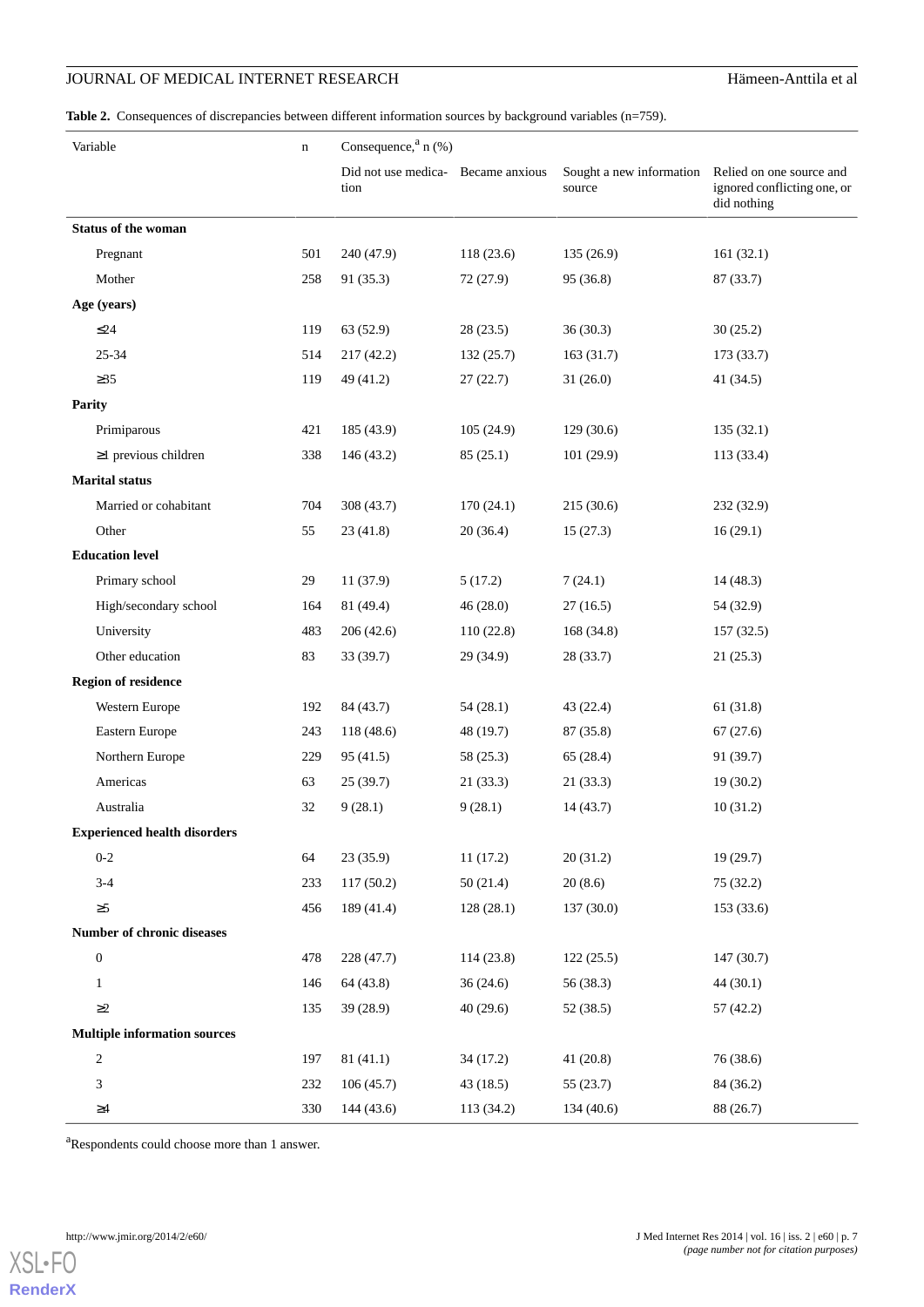# *Discussion*

### **Principal Findings**

According to this study, most (83.69%, 3393/4054) pregnant women reported used multiple information sources when seeking information on medicine use during pregnancy. Of these, approximately one-fifth (18.7%, 759/4054) reported that information received from multiple sources was conflicting. Experiencing conflicting information was associated with being a mother (compared to being pregnant), having university or other education, having chronic diseases, and using multiple information sources. Furthermore, regional differences were found. As a consequence, substantial numbers of women who received conflicting information decided not to use their medication. Increased anxiety was also common. These results confirm earlier results recorded in studies of adherence problems [[8](#page-8-6)[,12](#page-8-10)-[15\]](#page-8-13).

According to our results and the results of previous studies, pregnant women actively seek information on medicines and health from various information sources [\[5](#page-8-3),[18-](#page-9-1)[20](#page-9-2)]. To our knowledge, our study is the first to reveal the extent and wide variety of combinations of information sources used by pregnant women from 5 regions of the world involved in this study. However, in each case, we do not know which source came first, in which order the information was sought, or the actual content of the information received. There is evidence of a lack of consistency between information on drug safety during pregnancy based on different information sources [\[23](#page-9-6)-[25\]](#page-9-7). For example, according to the study by Frost Widnes and Schjøtt [[24\]](#page-9-8), the Norwegian Compendium on Product Monographs gives advice which is more restrictive than that given by drug information centers. Furthermore, patient information leaflets have been shown to include varying information concerning medicine use during pregnancy when different brand names of the same active substance are compared [\[23](#page-9-6)]. Thus, it is not surprising that we found that the number of information sources was associated with the experience of conflict in medical information.

Importantly, pregnant women may find safe lists for medications that can be taken during pregnancy from the Internet that have no basis in evidence [\[25](#page-9-7)]. This suggests a clear risk of unnecessary use of medicines, misunderstandings, and groundless anxiety that could be avoided by the deployment of relevant, uniform, and accurate information. It has been argued that teratology information services (TIS) are effective in teratology information knowledge transfer by using evidence-based information expressed in lay language [\[26](#page-9-9)-[28\]](#page-9-10). These TIS exist all over North America, in Australia, and many European countries.

The Internet is commonly used as a supplementary information source, before or after contacting a health care professional [[29](#page-9-11)[-31](#page-9-12)]. Women not only seek factual knowledge from the Internet, but also look for emotional support and encouragement, especially from other women in the same life situation [\[29](#page-9-11),[32\]](#page-9-13). Women determine which websites they can trust based on methods that include repetition of the same facts on various sites [[29-](#page-9-11)[31](#page-9-12)]. This leads to confusion about what information

 $XSJ \cdot F$ **[RenderX](http://www.renderx.com/)** to trust when it proves to be inconsistent among different sites. Despite this, most women do not consult health care professionals about the health information they have retrieved [[30,](#page-9-14)[31\]](#page-9-12). Every health care professional, including physicians, nurses, midwifes, and pharmacists, should be active in asking pregnant women whether or not they have sought information on the Internet and about where and what kind of information they have found and if the information found has raised any questions. In addition, the basic education of all health care professionals should include information on reliable online information sources, targeted to medicine users as well as professionals, and about how such information sources should be discussed with the medicine user.

### **Limitations**

This study has several limitations that should be considered when interpreting the results. Because the questionnaire was only available through the Internet, we are unable to calculate a conventional response rate. This made a comparison with the birthing population of each of the participating countries necessary to determine representativeness. However, such comparisons could not be made for South American countries because birthing population reports were not available. Furthermore, based on previous epidemiological studies using Web-based recruitment methods, a reasonable level of validity can be expected [[33-](#page-9-15)[35\]](#page-9-16). It should also be noted that we do not know precisely which websites the respondents used and because of the cross-sectional study design, neither do we know which information source was consulted first (eg, whether the Internet was used as the first point of enquiry or whether the women searched it for a second opinion after visiting a health care professional). Furthermore, education was categorized in the questionnaire including a possibility to choose "other education." This is why we do not know what kind of education this includes.

The study population is fairly representative of the target populations of each participating country [[19\]](#page-9-3). However, respondents were somewhat better educated and the study population had more primiparous women than the target population. Better-educated women tend to seek information and use multiple information sources [[36](#page-9-17)[,37](#page-9-18)], which may result in overestimating the need for information and use of multiple sources. It might also be assumed that women with medical problems or using medicines during pregnancy were more likely than others to respond to the survey.

#### **Conclusions**

Almost all the pregnant women who needed information used multiple information sources when seeking information on medicines during pregnancy. One-fifth of the respondents had obtained conflicting information on medicine use during pregnancy. Being a mother, having university education, the number of chronic diseases, and number of information sources consulted was associated with the experience of conflicting information. Furthermore, region of residence in Eastern Europe or Australia was also associated with this experience.

Conflicting information often lead to anxiety and the decision not to use medication; pregnant women with 3-4 experienced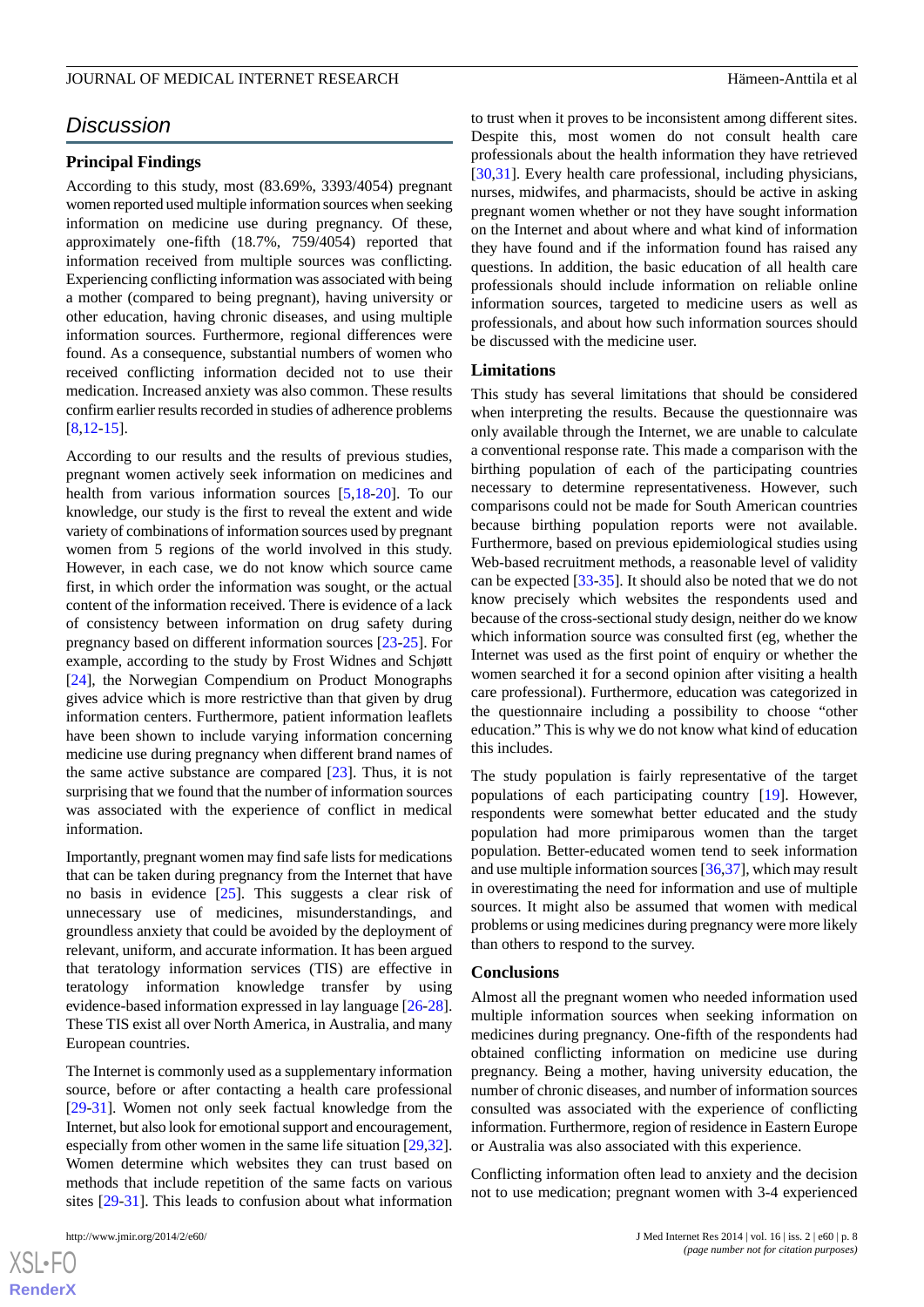health disorders but no chronic diseases reported not using medication as a consequence of conflicting information more often than others.

Action needs to be taken to make accurate and uniform teratology information more available to the public, such as ensuring that basic education of health care professionals includes medicine use during pregnancy. It is also important to increase the availability of reliable information (eg, TIS websites). Health care professionals should actively ask pregnant women about the information they have found from various sources and discuss this information with them.

### **Acknowledgments**

We would like to thank all the women around the world who answered the survey, as well as the national coordinators (MJ Twigg, K Zagorodnikova, AC Mårdby, ME Moretti, M Drozd, A Panchaud, A Rieutord, R Gjergja Juraski, M Odalovic, D Kennedy, G Rudolf, H Juch, JLM Passier, and I Björnsdóttir) and all website providers who contributed to the recruitment phase. Furthermore, we would like to acknowledge the Norwegian Research Council as the provider of funding for the study (grant no: 216771/F11).

### **Conflicts of Interest**

None declared.

### <span id="page-8-0"></span>**References**

- 1. Werler MM, Mitchell AA, Hernandez-Diaz S, Honein MA. Use of over-the-counter medications during pregnancy. Am J Obstet Gynecol 2005 Sep;193(3 Pt 1):771-777. [doi: [10.1016/j.ajog.2005.02.100\]](http://dx.doi.org/10.1016/j.ajog.2005.02.100) [Medline: [16150273](http://www.ncbi.nlm.nih.gov/entrez/query.fcgi?cmd=Retrieve&db=PubMed&list_uids=16150273&dopt=Abstract)]
- <span id="page-8-1"></span>2. Daw JR, Hanley GE, Greyson DL, Morgan SG. Prescription drug use during pregnancy in developed countries: a systematic review. Pharmacoepidemiol Drug Saf 2011 Sep;20(9):895-902 [[FREE Full text](http://europepmc.org/abstract/MED/21774029)] [doi: [10.1002/pds.2184](http://dx.doi.org/10.1002/pds.2184)] [Medline: [21774029](http://www.ncbi.nlm.nih.gov/entrez/query.fcgi?cmd=Retrieve&db=PubMed&list_uids=21774029&dopt=Abstract)]
- <span id="page-8-2"></span>3. Mitchell AA, Gilboa SM, Werler MM, Kelley KE, Louik C, Hernández-Díaz S, National Birth Defects Prevention Study. Medication use during pregnancy, with particular focus on prescription drugs: 1976-2008. Am J Obstet Gynecol 2011 Jul;205(1):51.e1-51.e8 [\[FREE Full text\]](http://europepmc.org/abstract/MED/21514558) [doi: [10.1016/j.ajog.2011.02.029](http://dx.doi.org/10.1016/j.ajog.2011.02.029)] [Medline: [21514558](http://www.ncbi.nlm.nih.gov/entrez/query.fcgi?cmd=Retrieve&db=PubMed&list_uids=21514558&dopt=Abstract)]
- <span id="page-8-4"></span><span id="page-8-3"></span>4. Nordeng H, Koren G, Einarson A. Pregnant women's beliefs about medications--a study among 866 Norwegian women. Ann Pharmacother 2010 Sep;44(9):1478-1484. [doi: [10.1345/aph.1P231](http://dx.doi.org/10.1345/aph.1P231)] [Medline: [20736425](http://www.ncbi.nlm.nih.gov/entrez/query.fcgi?cmd=Retrieve&db=PubMed&list_uids=20736425&dopt=Abstract)]
- 5. Nordeng H, Ystrøm E, Einarson A. Perception of risk regarding the use of medications and other exposures during pregnancy. Eur J Clin Pharmacol 2010 Feb;66(2):207-214. [doi: [10.1007/s00228-009-0744-2\]](http://dx.doi.org/10.1007/s00228-009-0744-2) [Medline: [19841915](http://www.ncbi.nlm.nih.gov/entrez/query.fcgi?cmd=Retrieve&db=PubMed&list_uids=19841915&dopt=Abstract)]
- <span id="page-8-6"></span><span id="page-8-5"></span>6. Koren G, Pastuszak A. Prevention of unnecessary pregnancy terminations by counselling women on drug, chemical, and radiation exposure during the first trimester. Teratology 1990 Jun;41(6):657-661. [doi: [10.1002/tera.1420410602](http://dx.doi.org/10.1002/tera.1420410602)] [Medline: [2353314\]](http://www.ncbi.nlm.nih.gov/entrez/query.fcgi?cmd=Retrieve&db=PubMed&list_uids=2353314&dopt=Abstract)
- <span id="page-8-7"></span>7. Lupattelli A, Spigset O, Nordeng H. Adherence to medication for chronic disorders during pregnancy: results from a multinational study. Int J Clin Pharm 2014 Feb;36(1):145-153. [doi: [10.1007/s11096-013-9864-y](http://dx.doi.org/10.1007/s11096-013-9864-y)] [Medline: [24162929](http://www.ncbi.nlm.nih.gov/entrez/query.fcgi?cmd=Retrieve&db=PubMed&list_uids=24162929&dopt=Abstract)]
- <span id="page-8-9"></span>8. Matsui D. Adherence with drug therapy in pregnancy. Obstet Gynecol Int 2012 Dec;2012:796590 [[FREE Full text](http://dx.doi.org/10.1155/2012/796590)] [doi: [10.1155/2012/796590\]](http://dx.doi.org/10.1155/2012/796590) [Medline: [22242026](http://www.ncbi.nlm.nih.gov/entrez/query.fcgi?cmd=Retrieve&db=PubMed&list_uids=22242026&dopt=Abstract)]
- <span id="page-8-8"></span>9. van Trigt AM, Waardenburg CM, Haaijer-Ruskamp FM, de Jong-van den Berg LT. Questions about drugs: how do pregnant women solve them? Pharm World Sci 1994 Dec 2;16(6):254-259. [Medline: [7889024](http://www.ncbi.nlm.nih.gov/entrez/query.fcgi?cmd=Retrieve&db=PubMed&list_uids=7889024&dopt=Abstract)]
- <span id="page-8-10"></span>10. Olesen C, Søndergaard C, Thrane N, Nielsen GL, de Jong-van den Berg L, Olsen J, EuroMAP Group. Do pregnant women report use of dispensed medications? Epidemiology 2001 Sep;12(5):497-501. [Medline: [11505166\]](http://www.ncbi.nlm.nih.gov/entrez/query.fcgi?cmd=Retrieve&db=PubMed&list_uids=11505166&dopt=Abstract)
- <span id="page-8-11"></span>11. Lupattelli A, Spigset S, Twigg M, Zagorodnikova K, Mårdby AC, Moretti M, et al. Medication use in pregnancy: a cross-sectional, multinational web-based study. BMJ Open 2014 (forthcoming).
- <span id="page-8-12"></span>12. Sawicki E, Stewart K, Wong S, Paul E, Leung L, George J. Management of asthma by pregnant women attending an Australian maternity hospital. Aust N Z J Obstet Gynaecol 2012 Apr;52(2):183-188. [doi: [10.1111/j.1479-828X.2011.01385.x](http://dx.doi.org/10.1111/j.1479-828X.2011.01385.x)] [Medline: [22141407](http://www.ncbi.nlm.nih.gov/entrez/query.fcgi?cmd=Retrieve&db=PubMed&list_uids=22141407&dopt=Abstract)]
- <span id="page-8-13"></span>13. Bonari L, Koren G, Einarson TR, Jasper JD, Taddio A, Einarson A. Use of antidepressants by pregnant women: evaluation of perception of risk, efficacy of evidence based counseling and determinants of decision making. Arch Womens Ment Health 2005 Nov;8(4):214-220. [doi: [10.1007/s00737-005-0094-8](http://dx.doi.org/10.1007/s00737-005-0094-8)] [Medline: [15959622](http://www.ncbi.nlm.nih.gov/entrez/query.fcgi?cmd=Retrieve&db=PubMed&list_uids=15959622&dopt=Abstract)]
- <span id="page-8-14"></span>14. Einarson A, Selby P, Koren G. Abrupt discontinuation of psychotropic drugs during pregnancy: fear of teratogenic risk and impact of counselling. J Psychiatry Neurosci 2001 Jan;26(1):44-48 [\[FREE Full text\]](http://www.cma.ca/multimedia/staticContent/HTML/N0/l2/jpn/vol-26/issue-1/pdf/pg44.pdf) [Medline: [11212593](http://www.ncbi.nlm.nih.gov/entrez/query.fcgi?cmd=Retrieve&db=PubMed&list_uids=11212593&dopt=Abstract)]
- 15. Mountifield RE, Prosser R, Bampton P, Muller K, Andrews JM. Pregnancy and IBD treatment: this challenging interplay from a patients' perspective. J Crohns Colitis 2010 Jun;4(2):176-182. [doi: [10.1016/j.crohns.2009.10.001\]](http://dx.doi.org/10.1016/j.crohns.2009.10.001) [Medline: [21122502](http://www.ncbi.nlm.nih.gov/entrez/query.fcgi?cmd=Retrieve&db=PubMed&list_uids=21122502&dopt=Abstract)]
- 16. Sawicki E, Stewart K, Wong S, Leung L, Paul E, George J. Medication use for chronic health conditions by pregnant women attending an Australian maternity hospital. Aust N Z J Obstet Gynaecol 2011 Aug;51(4):333-338. [doi: [10.1111/j.1479-828X.2011.01312.x](http://dx.doi.org/10.1111/j.1479-828X.2011.01312.x)] [Medline: [21806573\]](http://www.ncbi.nlm.nih.gov/entrez/query.fcgi?cmd=Retrieve&db=PubMed&list_uids=21806573&dopt=Abstract)



**[RenderX](http://www.renderx.com/)**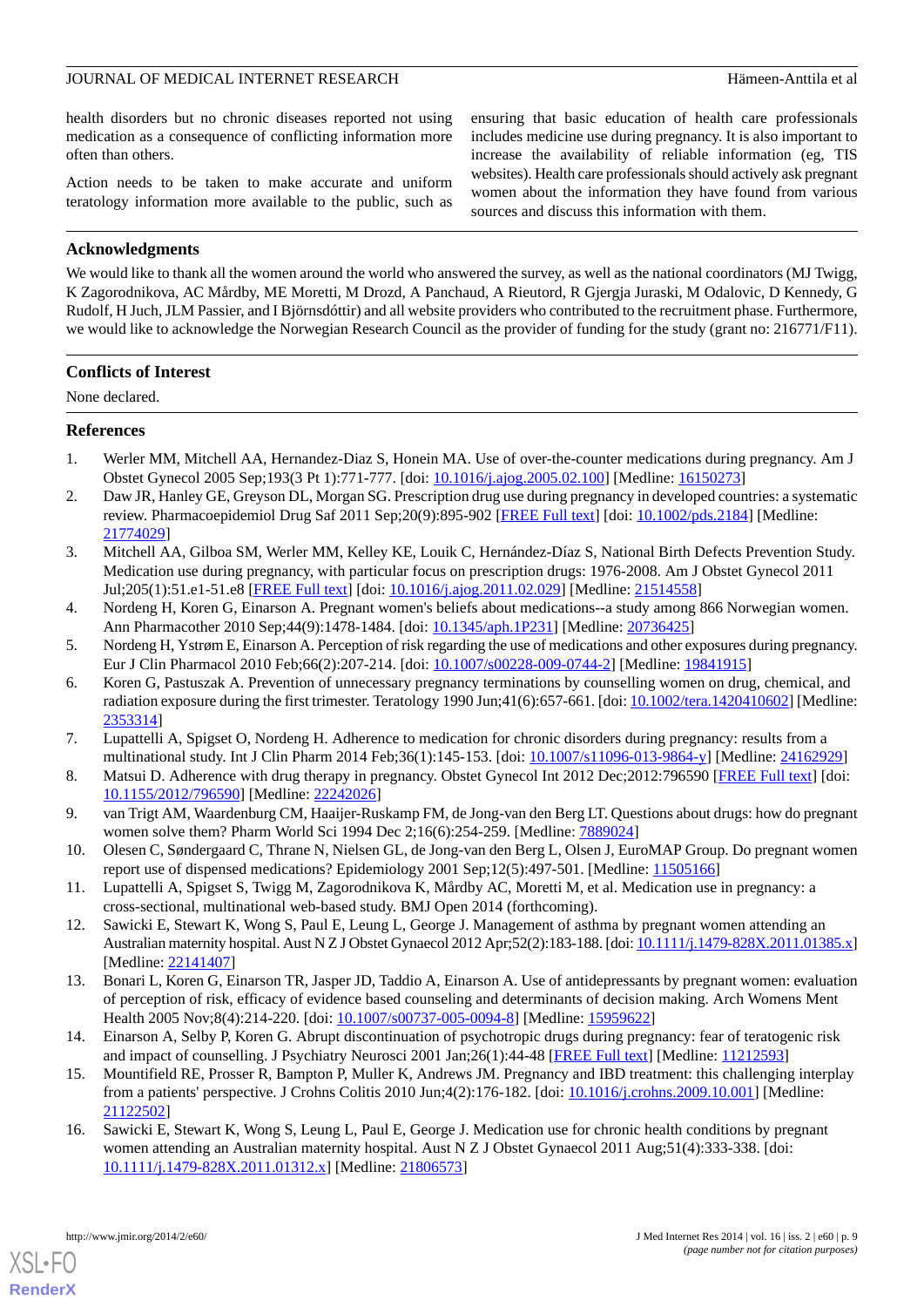- <span id="page-9-0"></span>17. Barbour RS, Macleod M, Mires G, Anderson AS. Uptake of folic acid supplements before and during pregnancy: focus group analysis of women's views and experiences. J Hum Nutr Diet 2012 Apr;25(2):140-147. [doi: [10.1111/j.1365-277X.2011.01216.x](http://dx.doi.org/10.1111/j.1365-277X.2011.01216.x)] [Medline: [22126238\]](http://www.ncbi.nlm.nih.gov/entrez/query.fcgi?cmd=Retrieve&db=PubMed&list_uids=22126238&dopt=Abstract)
- <span id="page-9-3"></span><span id="page-9-1"></span>18. Bakhireva LN, Young BN, Dalen J, Phelan ST, Rayburn WF. Patient utilization of information sources about safety of medications during pregnancy. J Reprod Med 2011 Aug;56(7-8):339-343. [Medline: [21838165](http://www.ncbi.nlm.nih.gov/entrez/query.fcgi?cmd=Retrieve&db=PubMed&list_uids=21838165&dopt=Abstract)]
- 19. Hämeen-Anttila K, Jyrkkä J, Enlund H, Nordeng H, Lupattelli A, Kokki E. Medicines information needs during pregnancy: a multinational comparison. BMJ Open 2013;3(4):e002594 [\[FREE Full text](http://bmjopen.bmj.com/cgi/pmidlookup?view=long&pmid=23624989)] [doi: [10.1136/bmjopen-2013-002594\]](http://dx.doi.org/10.1136/bmjopen-2013-002594) [Medline: [23624989](http://www.ncbi.nlm.nih.gov/entrez/query.fcgi?cmd=Retrieve&db=PubMed&list_uids=23624989&dopt=Abstract)]
- <span id="page-9-4"></span><span id="page-9-2"></span>20. Henry A, Crowther C. Sources of advice on medication use in pregnancy and reasons for medication uptake and cessation during pregnancy. Aust N Z J Obstet Gynaecol 2000 May;40(2):173-175. [Medline: [10925904\]](http://www.ncbi.nlm.nih.gov/entrez/query.fcgi?cmd=Retrieve&db=PubMed&list_uids=10925904&dopt=Abstract)
- <span id="page-9-6"></span><span id="page-9-5"></span>21. QuestBack program. URL:<http://www.questback.com/> [accessed 2014-02-03] [\[WebCite Cache ID 6N6y4d78Y](http://www.webcitation.org/

                                    6N6y4d78Y)]
- 22. Hosmer DW, Lemeshow S. Applied Logistic Regression. 2nd edition. New York: Wiley-Interscience; 2000.
- <span id="page-9-8"></span>23. Bjerrum L, Foged A. Patient information leaflets--helpful guidance or a source of confusion? Pharmacoepidemiol Drug Saf 2003 Feb;12(1):55-59. [doi: [10.1002/pds.795\]](http://dx.doi.org/10.1002/pds.795) [Medline: [12616848](http://www.ncbi.nlm.nih.gov/entrez/query.fcgi?cmd=Retrieve&db=PubMed&list_uids=12616848&dopt=Abstract)]
- <span id="page-9-7"></span>24. Frost Widnes SK, Schjøtt J. Advice on drug safety in pregnancy: are there differences between commonly used sources of information? Drug Saf 2008;31(9):799-806. [Medline: [18707194](http://www.ncbi.nlm.nih.gov/entrez/query.fcgi?cmd=Retrieve&db=PubMed&list_uids=18707194&dopt=Abstract)]
- <span id="page-9-9"></span>25. Peters SL, Lind JN, Humphrey JR, Friedman JM, Honein MA, Tassinari MS, et al. Safe lists for medications in pregnancy: inadequate evidence base and inconsistent guidance from Web-based information, 2011. Pharmacoepidemiol Drug Saf 2013 Mar;22(3):324-328. [doi: [10.1002/pds.3410](http://dx.doi.org/10.1002/pds.3410)] [Medline: [23359404](http://www.ncbi.nlm.nih.gov/entrez/query.fcgi?cmd=Retrieve&db=PubMed&list_uids=23359404&dopt=Abstract)]
- 26. Hancock RL, Koren G, Einarson A, Ungar WJ. The effectiveness of Teratology Information Services (TIS). Reprod Toxicol 2007 Feb;23(2):125-132. [doi: [10.1016/j.reprotox.2006.11.005\]](http://dx.doi.org/10.1016/j.reprotox.2006.11.005) [Medline: [17184969\]](http://www.ncbi.nlm.nih.gov/entrez/query.fcgi?cmd=Retrieve&db=PubMed&list_uids=17184969&dopt=Abstract)
- <span id="page-9-11"></span><span id="page-9-10"></span>27. Shahin I, Einarson A. Knowledge transfer and translation: examining how teratogen information is disseminated. Birth Defects Res A Clin Mol Teratol 2011 Nov;91(11):956-961. [doi: [10.1002/bdra.22851](http://dx.doi.org/10.1002/bdra.22851)] [Medline: [21948595](http://www.ncbi.nlm.nih.gov/entrez/query.fcgi?cmd=Retrieve&db=PubMed&list_uids=21948595&dopt=Abstract)]
- 28. Frost Widnes SK, Schjøtt J. Drug use in pregnancy--physicians' evaluation of quality and clinical impact of drug information centres. Eur J Clin Pharmacol 2009 Mar;65(3):303-308. [doi: [10.1007/s00228-008-0593-4](http://dx.doi.org/10.1007/s00228-008-0593-4)] [Medline: [19052735](http://www.ncbi.nlm.nih.gov/entrez/query.fcgi?cmd=Retrieve&db=PubMed&list_uids=19052735&dopt=Abstract)]
- <span id="page-9-14"></span><span id="page-9-12"></span>29. Bernhardt JM, Felter EM. Online pediatric information seeking among mothers of young children: results from a qualitative study using focus groups. J Med Internet Res 2004 Mar 1;6(1):e7 [[FREE Full text](http://www.jmir.org/2004/1/e7/)] [doi: [10.2196/jmir.6.1.e7\]](http://dx.doi.org/10.2196/jmir.6.1.e7) [Medline: [15111273](http://www.ncbi.nlm.nih.gov/entrez/query.fcgi?cmd=Retrieve&db=PubMed&list_uids=15111273&dopt=Abstract)]
- <span id="page-9-13"></span>30. Larsson M. A descriptive study of the use of the Internet by women seeking pregnancy-related information. Midwifery 2009 Feb;25(1):14-20. [doi: [10.1016/j.midw.2007.01.010](http://dx.doi.org/10.1016/j.midw.2007.01.010)] [Medline: [17408822\]](http://www.ncbi.nlm.nih.gov/entrez/query.fcgi?cmd=Retrieve&db=PubMed&list_uids=17408822&dopt=Abstract)
- <span id="page-9-15"></span>31. Gao LL, Larsson M, Luo SY. Internet use by Chinese women seeking pregnancy-related information. Midwifery 2013 Jul;29(7):730-735. [doi: [10.1016/j.midw.2012.07.003](http://dx.doi.org/10.1016/j.midw.2012.07.003)] [Medline: [22958935](http://www.ncbi.nlm.nih.gov/entrez/query.fcgi?cmd=Retrieve&db=PubMed&list_uids=22958935&dopt=Abstract)]
- 32. Benn C, Budge RC, White GE. Women planning and experiencing pregnancy and childbirth: information needs and sources. Nurs Prax N Z 1999 Nov; 14(3): 4-15. [Medline: [11221319\]](http://www.ncbi.nlm.nih.gov/entrez/query.fcgi?cmd=Retrieve&db=PubMed&list_uids=11221319&dopt=Abstract)
- <span id="page-9-16"></span>33. Ekman A, Dickman PW, Klint A, Weiderpass E, Litton JE. Feasibility of using web-based questionnaires in large population-based epidemiological studies. Eur J Epidemiol 2006;21(2):103-111. [doi: [10.1007/s10654-005-6030-4](http://dx.doi.org/10.1007/s10654-005-6030-4)] [Medline: [16518678](http://www.ncbi.nlm.nih.gov/entrez/query.fcgi?cmd=Retrieve&db=PubMed&list_uids=16518678&dopt=Abstract)]
- <span id="page-9-17"></span>34. Huybrechts KF, Mikkelsen EM, Christensen T, Riis AH, Hatch EE, Wise LA, et al. A successful implementation of e-epidemiology: the Danish pregnancy planning study 'Snart-Gravid'. Eur J Epidemiol 2010 May;25(5):297-304 [[FREE](http://europepmc.org/abstract/MED/20148289) [Full text\]](http://europepmc.org/abstract/MED/20148289) [doi: [10.1007/s10654-010-9431-y](http://dx.doi.org/10.1007/s10654-010-9431-y)] [Medline: [20148289](http://www.ncbi.nlm.nih.gov/entrez/query.fcgi?cmd=Retrieve&db=PubMed&list_uids=20148289&dopt=Abstract)]
- <span id="page-9-18"></span>35. van Gelder MM, Bretveld RW, Roeleveld N. Web-based questionnaires: the future in epidemiology? Am J Epidemiol 2010 Dec 1;172(11):1292-1298 [\[FREE Full text\]](http://aje.oxfordjournals.org/cgi/pmidlookup?view=long&pmid=20880962) [doi: [10.1093/aje/kwq291](http://dx.doi.org/10.1093/aje/kwq291)] [Medline: [20880962\]](http://www.ncbi.nlm.nih.gov/entrez/query.fcgi?cmd=Retrieve&db=PubMed&list_uids=20880962&dopt=Abstract)
- 36. Plantin L, Daneback K. Parenthood, information and support on the internet. A literature review of research on parents and professionals online. BMC Fam Pract 2009;10:34 [[FREE Full text\]](http://www.biomedcentral.com/1471-2296/10/34) [doi: [10.1186/1471-2296-10-34](http://dx.doi.org/10.1186/1471-2296-10-34)] [Medline: [19450251](http://www.ncbi.nlm.nih.gov/entrez/query.fcgi?cmd=Retrieve&db=PubMed&list_uids=19450251&dopt=Abstract)]
- 37. Khoo K, Bolt P, Babl FE, Jury S, Goldman RD. Health information seeking by parents in the Internet age. J Paediatr Child Health 2008;44(7-8):419-423. [doi: [10.1111/j.1440-1754.2008.01322.x](http://dx.doi.org/10.1111/j.1440-1754.2008.01322.x)] [Medline: [18564080](http://www.ncbi.nlm.nih.gov/entrez/query.fcgi?cmd=Retrieve&db=PubMed&list_uids=18564080&dopt=Abstract)]

# **Abbreviations**

**TIS:** teratology information services